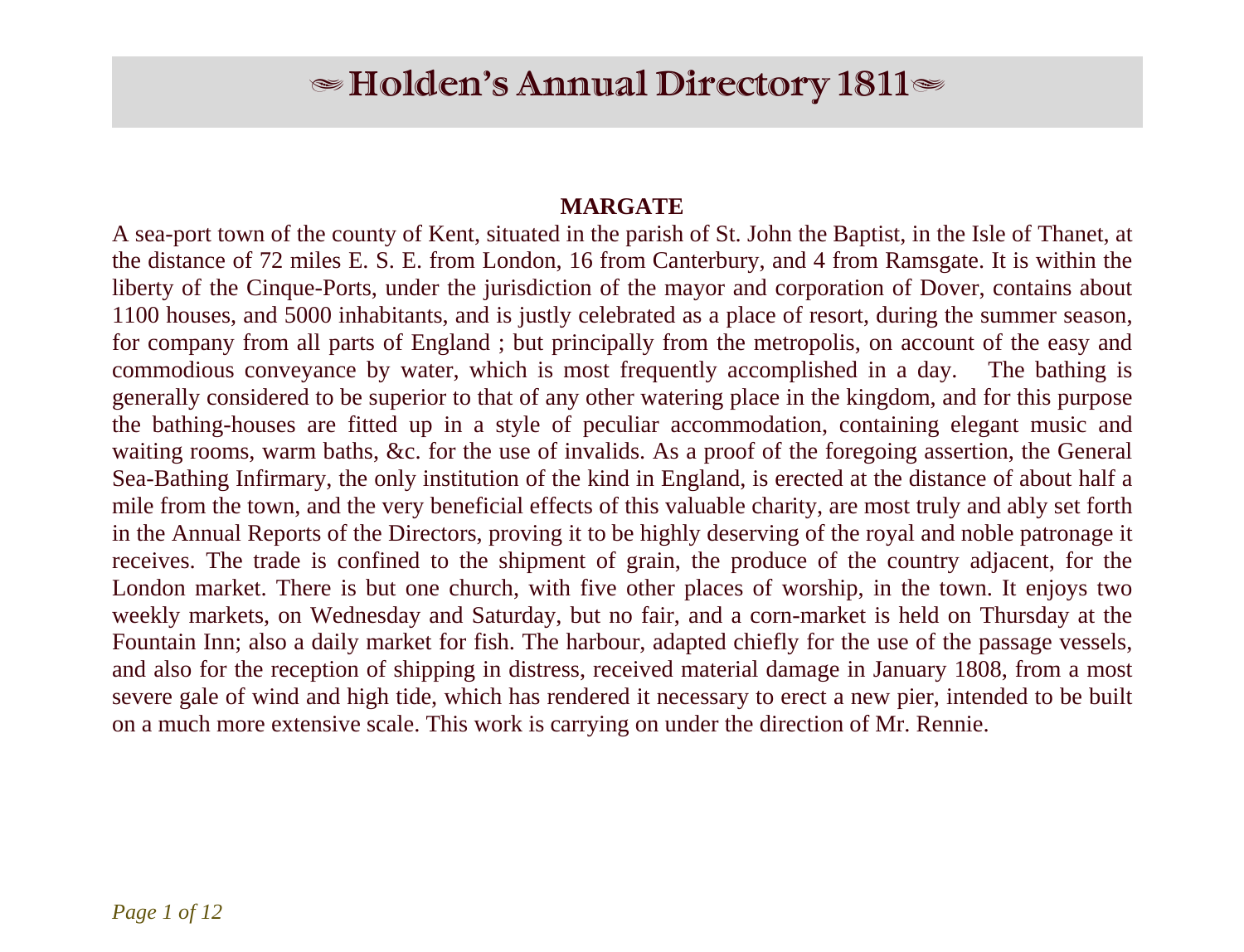Abbot Wm, Esq. Addington square Adams Eliz. Duke's-Head Inn, Bankside Adams George, carpenter, High street Adams Wm. plumber and painter, Bridge street Adams Wm. master-mariner, Princes street Addis Edmund, currier, Charlette place Addis —, day-school Agassez —, Esq. Cecil square Allices Mrs. Princes crescent Anderson Mr. Hawley square Ansell John, farmer, Church street Ansell Robert, cowkeeper, Charlotte street Arbury Mrs. shoe-warehouse, High street Arnold Thomas, carpenter, Booth's place Atkinson Mrs. Eliz. Princes street Atkinson Rev. George, Cecil street Atwood Henry, hopseller, Charlotte place

Baker John, Esq. Nash-down Baker Henry, coal-meter, Market place Baldy Mrs. St. James's square Bamford William, tailor, King's street Barber Mrs. Garden row Barrett Isaac, coal-merchant, High street Barrett R. gardener, Princes street Bassett Stephen, farmer, Westbrook Batt Thomas, porkman, St. John's place Bayley Rev. Mr. A. M. and F. A. S. vicar, Vicarage

Bayley William, shoemaker, Duke street Bell Mrs. lodging-house, Cecil street Belsey William, Esq. High street Belsey Thomas, Esq. High street Bennett Robert, Ass-Mews, High street Berkley Mrs. lodging-house, Crescent place Bettson Samuel, library, &c. agent to the Phoenix Fire-Office Bing John, hair-dresser, King street Bloxham John, livery-stables, Garden row Blundell Mrs. lodging-house, High street Bonery Charles, builder, and agent to the Albion Fire-Office, Foley-house Bonery Samuel, farmer, St. Sebastian's Bourne Thomas, butcher, High street Bourne William, master-mariner, King street Boys Edward, Esq. Cecil square Boys John, solicitor, Hawley square Boys Robert, farmer, Nash court Boys Thomas, farmer, Kent grove Brarey Samuel, Fountain Inn, agent to the Hope Fire-Office Brame John, academy, Grove-House Brasen Miss, ladies' boarding school, Hawley sq. Brasen Robert, pastry-cook, High street Brasher Henry, hatter, High street Brasher Mrs. lodging-house, High street Brasher Thomas, eating-house, and Ramsgate carrier, Love lane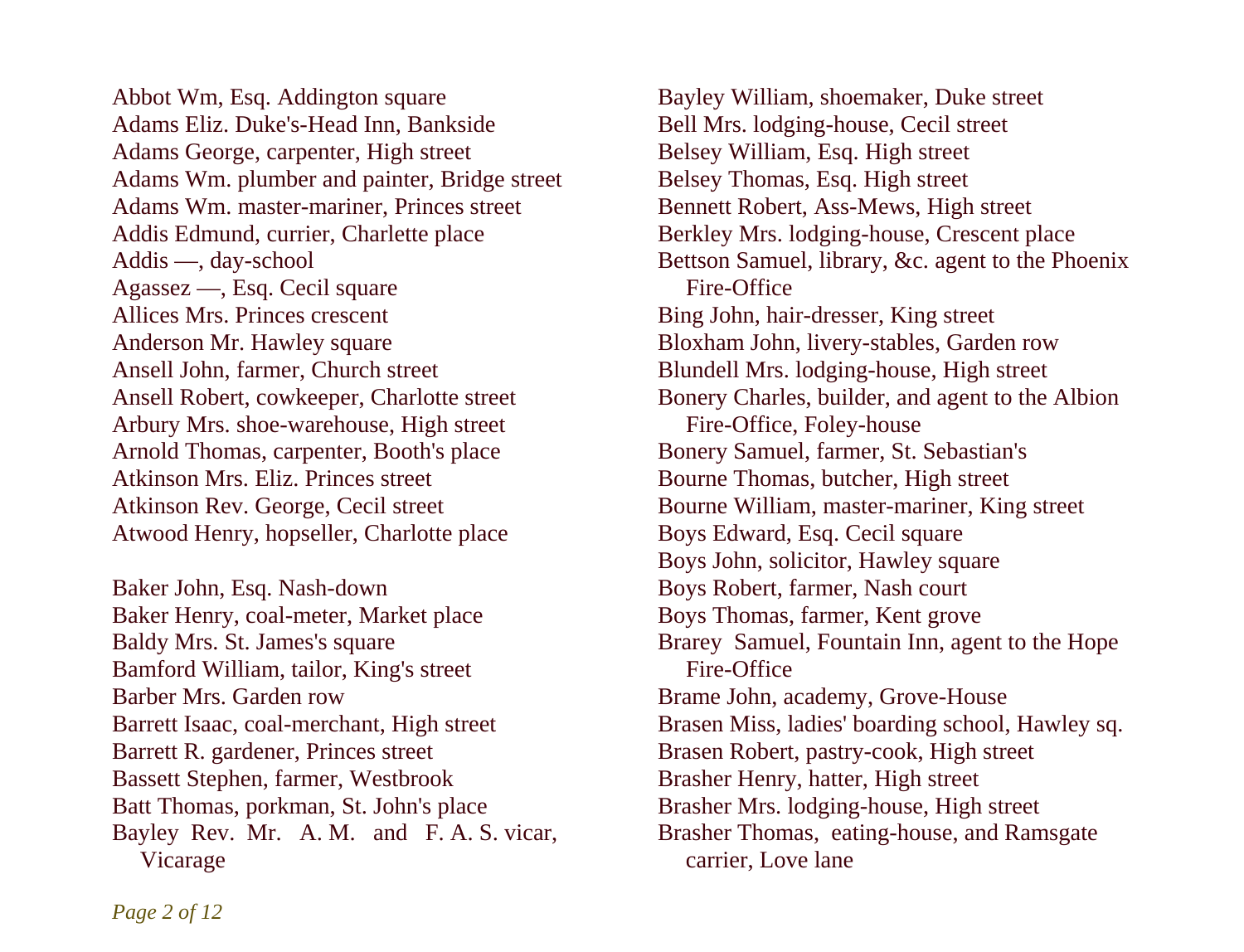Brooke Mrs. Heneker row Brooman James, Esq. Church-field place Brooman John, brewer, Heneker row Brooman John, jun. linen-draper, High street Brooman Thomas, grocer, High street Broome Thomas, tailor, High street Brown —, hair-dresser, Queen street Brown Thomas, M. D. Hawley square Brown John, cabinet-maker, Hawley square Brown William, master-mariner, Old-Crown Brewer William, Princes street Bundock William, carpenter, Danehill Burn Mrs. Hawley square Burrows Mrs. Hawley square Busbridge Geo. stonemason, Princes street Bushell Stephen, bricklayer, Ropewalk Bytham Hy. cabinet-maker, Crescent place

Cannaby Wm. victualler, Prospect Tavern, Fort Card Jacob., Esq. Chapel hill Carter Mr. S. E. St. John's place Carrsway Jesse, broker, Princes street Carthew Thomas, shoemaker, Cranbourn alley Castell Wm. sen. High street Castell Wm. jun. shoemaker, High street Castell Widow, lodging-house, Hawley sq Castell Mrs. do. Duke st. Caunt Mrs. do. Crescent place Cayley Thos, baker, Hawley sq. Chalie Mrs. High St.

Chalklen Hy. sadler, Bedford row Chancellor John, clerk to the pier, King St. Chancellor Stephen, baker, do. Chapman John, Lombard st. Chapman John, jun. china warehouse, do. Chapman Rev. W H. academy, St. James' sq. Chapman Rev. S. do. Chapman Thomas, solicitor, High st Chapman Wm. blacksmith, King st Charrett Thomas, shoemaker, Garden row Clark Mrs. milliner High st Clark Js. lodging-house, Northumberland row Cobb Catherine, Marine parade Cobb and Son, bankers and brewers, King st, Cobb and Co. ship-agents, do. Cobb F. agent to the Sun Fire-Office, do. Cobb Fs. brandy-merchant, do. Cobb Susannah, timber-merchant, New road Cobb Wm. rope-maker, High st. Cock John, shoemaker, King st. Cock Geo. Smith and farrier, High st. Cozens Zachariah, master of the charity school and secretary to the sea-bathing infirmary, Mill row Coghlan Mrs. Prospect place Coleman Thos. day-school, Love lane Collins Richard, watchmaker, Angel place Corbin John, master-mariner, East Crescent Cook Robt. do Northumberland row Cotterell James, boarding house, Cecil sq.

*Page 3 of 12*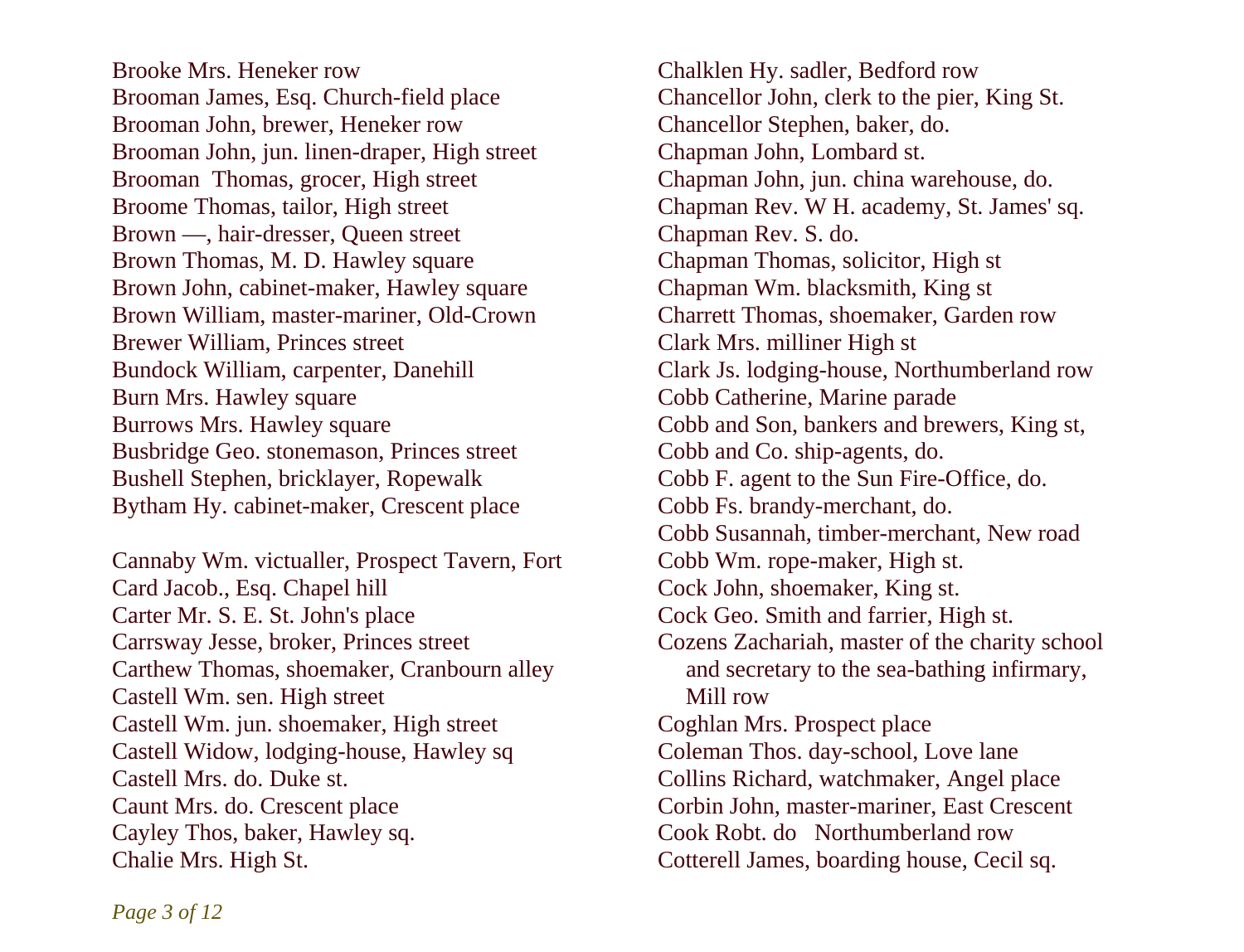Cowell John, Esq. Dane Covell Henry, Esq. Hawley sq Covell John, Esq. Church Field place Cramp John, farmer, Garlinge Creed James, miller, Westbrook Crickett Ann, King's Head Inn, High street Crofts Robert, baker, Broad street Cronk James, do. New street Crouch Rich, butcher, Market place Culmer Joel, Mr. do. Cuthbert Mrs. Camera Obscura, High street Cutting—, victualler, Old Crown, Market pl.

Dadd Jonas, grocer, King-street Dalgetty James, Cecil street Dalton Mrs. Church Field place Daly William, subscription-house, Cecil sq. Dander Mrs. lodging-house, Dane hill Davis Mrs. boarding-house, Hawley sq. Daws Wm. hair-dresser, Market place Dean Thomas, master mariner, King st Denham Mrs. laundress, do. De Fillin —, surveyor, Prospect place Dewer John, dancing-master, Charlotte place Dickens Mrs. Mary, St. John street Dixon Charles, baker, High street Dixon Charles, grocer, Austin's row Dixon David, shoemaker, High street Dixon James, sen. Parish-clerk, do. Dixon James, jun. pastry-cook, do.

Dowsett Charles, watchmaker, do. Draper Benjamin, turner, and collector of pier dues, Duke street Drayson John, carpenter, Dane hill Dunkin Thomas, customhouse-officer, Northum berland row Dunkin Wm. hair-dresser, High street Dyson James, Esq. Hawley sq.

Eason Mrs. farmer, Nash Edmunds Thomas, White Hart Inn, Marine parade Edwards Capt. R.N. Church street Edwards Miss, Crescent place Else Wm. toy-shop, Queen street Emblem Mrs. lodging-house, Cecil square Emtage Humphrey, master-mariner, Marine parade Epps John, victualler, New Inn, New sweet Estridge Joseph, Esq. Union crescent Evans Edward, victualler, Crown and Thistle, Bridge street Evans John, billiard-room, Princes street Eyles John, surgeon to the Sea-bathing Infirmary

Farrer—, Esq. Hawley square Fassam David Faulkner Nat. tailor, Bank side Fenn John, victualler, York Hotel, Duke st. Flemming Mrs. sen. boarding house, High st.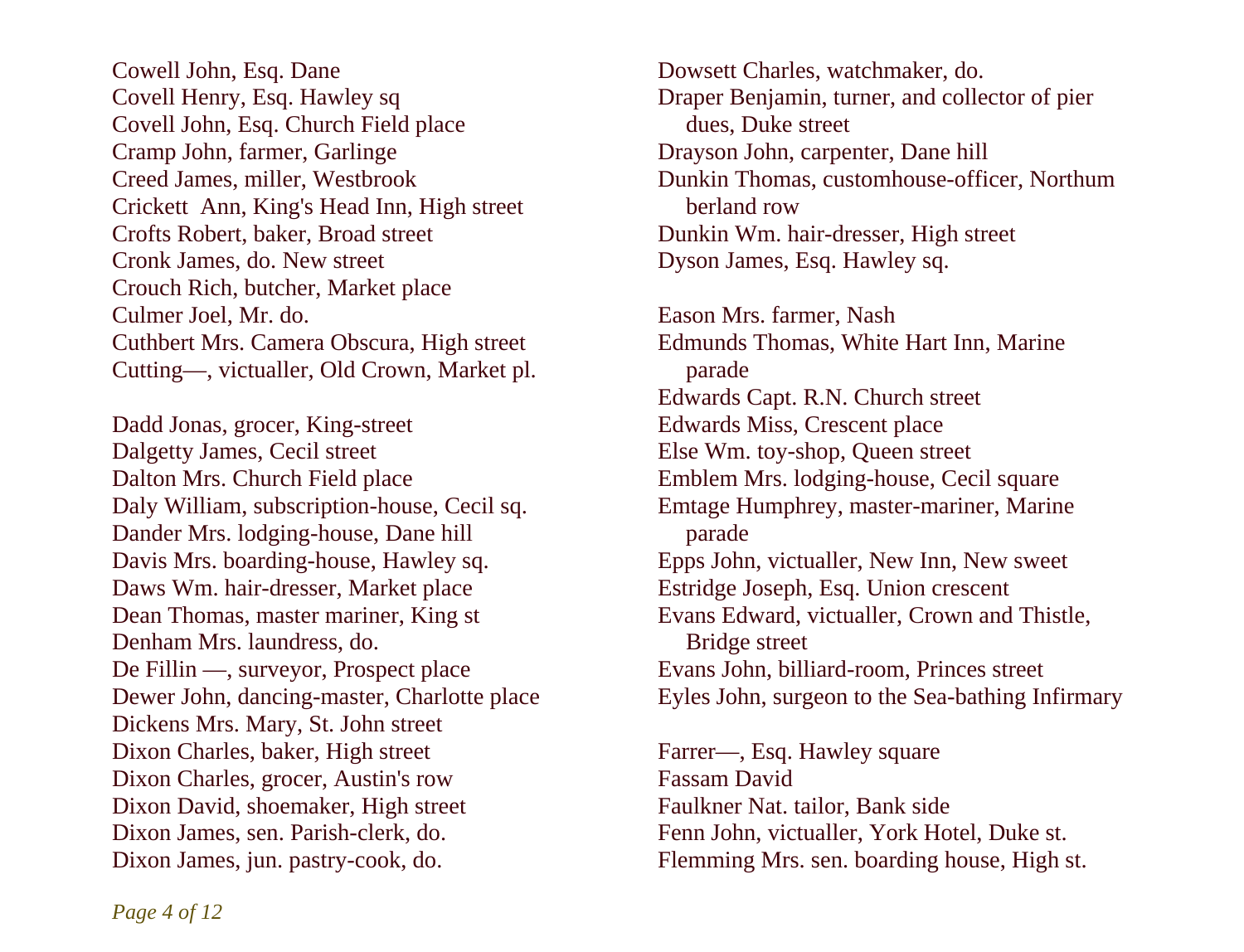Flemming Mrs. jun. lodging house, High st. Foot John, painter and ironmonger, Market pl. Foot Stephen, butcher, High street Forester Francis, Esq. Northumberland house Foster James, baker, Cranbourn alley Foster —, victualler, One Bell, High street Fox John, master-mariner, Pump lane Franklin Isaac, Canterbury carrier, Mill lane Franklin Geo. shoemaker, Cranbourn alley Franklin John, pier rent collector, Quality court Franklin Js. jun. victualler, Bull's-Head, Market street

Freebody John, baker, High street Freeman Rebecca, milliner, Duke street Fuller Wm. bricklayer, Charlotte place Fithee Geo. Mr. Dane hill

Gardner Geo. pawnbroker, High street Garner Wm. marine library, High street Garretts and Co. bankers, Austin's row Garrett Mrs. lodging-house, High street Gibbs Edmund, branch pilot, Holiday court Gibbs James, branch pilot, Dane hill Goodall James, painter, Princes street Goold and Gore, house-agents, Prospect House and Union Crescent Goldfinch Music Factory, Booth place Gore James, master mariner, King street Gore Israel, chemist and druggist, Cecil square

Gore Ts. grocer, and agent to the County Fire- Office, Cecil square Gore Thomas, maltster, Bridge street Gore John, cooper, Dane Grainger Giles, auctioneer, Queen street Grant Rd. waterman, Paradise street Grant Rd. master mariner, East Crescent Grant Robert, shipwright, Northumberland row Grant John, mariner, Quality court Gruby —, coach-office, Lombard street Gunnell Mrs. lodging-house, Bank side Gyles Mr. John, Prospect place

Hall James, grocer, Henekers row Hall James, Post-Master and wine-merchant, Charlotte place Hammond Mrs. Lower Booth's place Harman Henry, master mariner, Fort Harris John, mariner, King street Harrison Mrs. Princes Crescent Harrison Dd. shoemaker, Lombard street Harrison Moses, shoemaker, High street Harty John, master mariner, Neptune square Harwood Hannah, victualler, Liverpool Arms, Charlotte place Hay John, victualler, Queen's Arms, Duke st Hayward J. butcher, High street Hedgecock John, Dane hill Hill Mrs. Grotto House Hoffman Mr. Ropewalk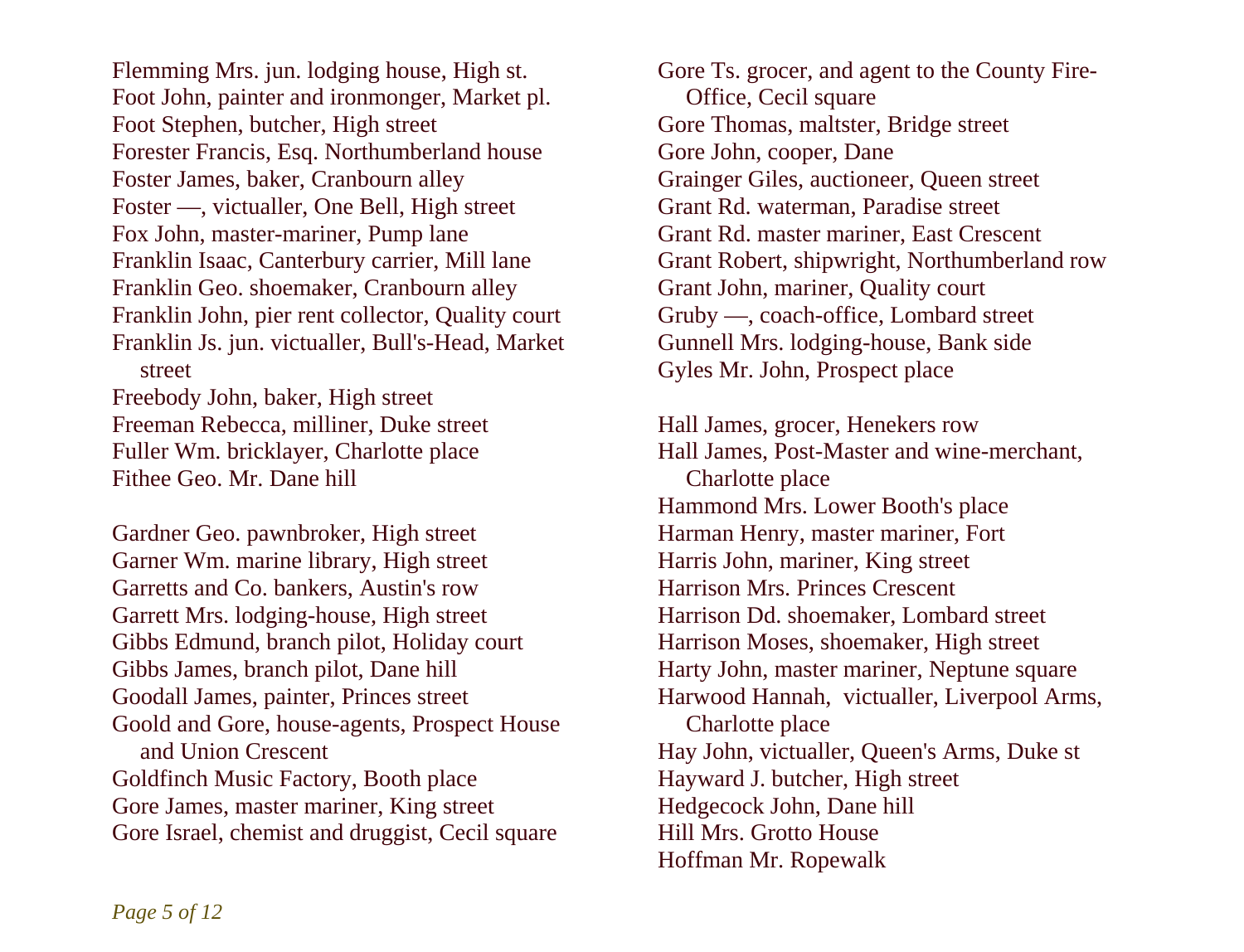Hollam James, factor and draper, High street Holmano Robert, master mariner, King street Holman Wm. liveryman, Church square Holness James, mariner, King street Hooper Capt. George, R.N. Dane hill Hopkins Henry, butcher, Dane hill Howe Frederick, Royal Hotel, Cecil square Howell Mr. John, Dane hill Howland Edward, Queen street Hubbard Ezekiel, sailmaker, East Crescent Hubbard John, master marine, East Crescent Hubbard Thomas, bather, High street Hughes Stephen, do. do. Hughes Thomas, do. do. Hunt George, cooper, Castle's court Hunter Rt. Edw. M. D. Charlotte place Hunter Wm. brewer, High street Hurst Thomas Hutchinson Robert, farrier, Trapham's lane Hutchinson Widow, lodging-house, Hawley sq

Jarrett Thomas, bather, Bank Side Jarvis Daniel, surgeon, Cecil square Jeffery J. chemist and druggist, Queen street Jell Wm. and Mary, coach-makers, Mill lane Jenkins John, broker, Church Field place Jessop Mr. St. John's place

Ingmire Wm. fruiterer, Queen street Ingram Rd. shoemaker, King street

Irish Wm. victualler, Royal Hotel Tap, Cecil sq

Kidd Mr. Robert, Hawley square Kidman Benj. wine-merchant, do. Kidman Geo. victualler, Jolly Sailor, High st. Kirby Wm. coach-office and liveryman, Bridge st. Knott Thomas, plumber and painter, Cecil St.

Ladd Ewd. baker. Market place Ladd Miss, lodging-house, Broad street Ladd Wm. grocer, Market place Ladd John, lodging-house, Broad street Ladd Widow, do. Garden row Laming James, undertaker, York place Laming Rd. sail-maker, Market street Lansell Wm. grocer, and collector of taxes, Market place Larandon Gabriel, wine-merchant, Union **Crescent** Le Bas Charles Esq. M. C., Royal Place Leach Mrs. Hawley square Legge Wm. sadler, Church Field place Levey Emanuel, watchmaker, High street Lewis M. academy, Angel place Lewis —, hair-dresser, High street Lewis Wm. shoemaker, Lombard street Load Mrs. lodging house, King street Long Charles, auctioneer, High street Lord James, tailor, Lombard street

*Page 6 of 12*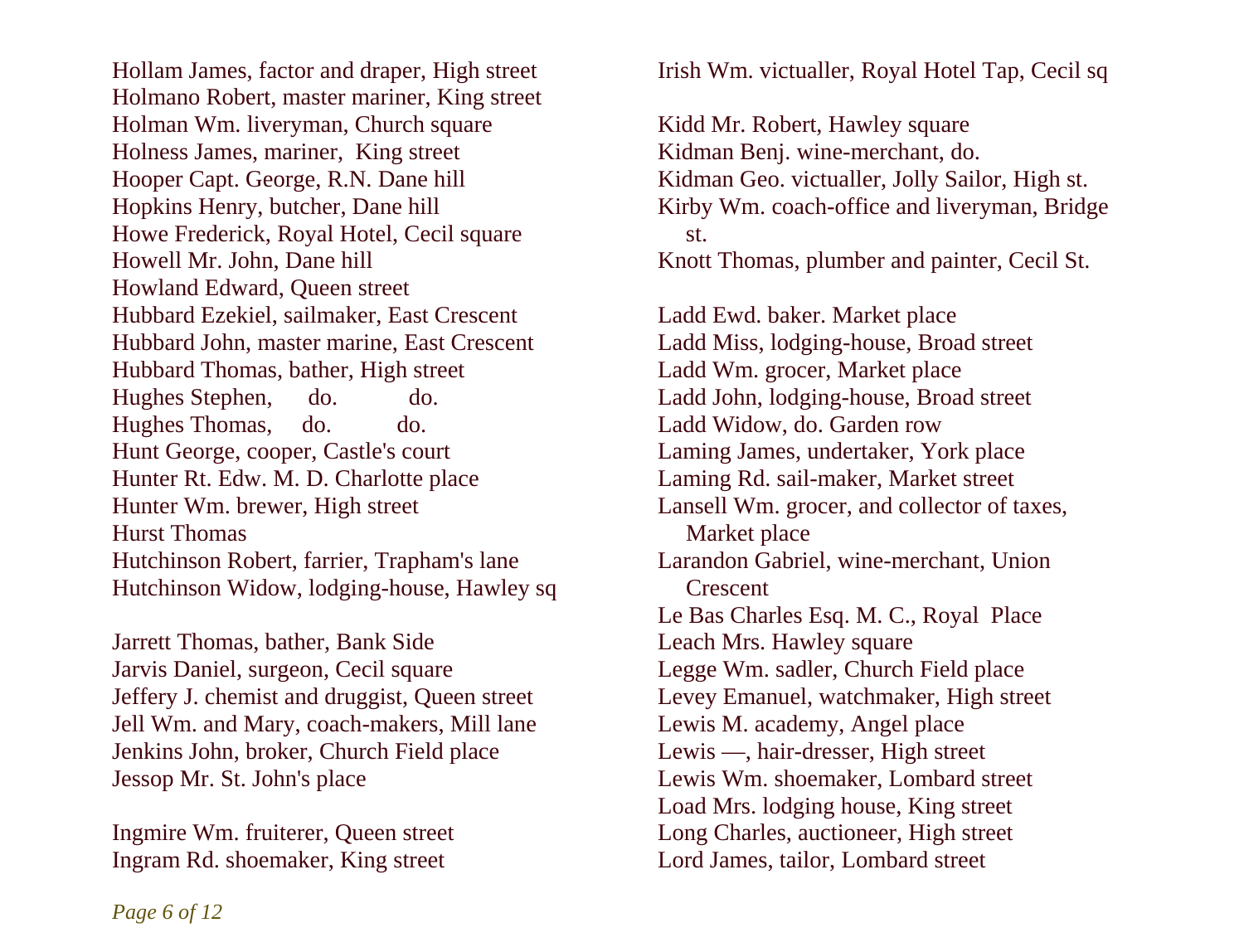Malpas Mrs. lodging-house, Paradise street Malpas David, mariner, Northumberland row Malpas Thos. master-mariner, East Crescent Martin John, shoemaker, Love lane Marsh Wm. auctioneer and baker, High street May Widow, lodging-house, do. Mantle Mrs. fruiterer, Marine Parade Meddowcroft Cath. lodging-house, Dane hill Mepham Mary, dealer in marine stores, Broad st Mercer Sl. carpenter and grocer, High street Morrall Edw. carpenter, Booth place Michleburgh Js. academy, Charlotte place Mihell Mrs. bathing-guide, Quality court Miles Henry, carman, Westbrook Miller John, master mariner, King street Milliman Wm. Sheriff's-officer, High street Moat Rd. lodging-house, Addington square Mummery Charles, butcher and cow-keeper, King street Mummery L. farrier and blacksmith, Frapham's lane Mummery and Son, coach-office, Bridge street Mummery Mary, boarding-house for children, Marine Parade Mummery Richard, grocer, Queen street Mummery Richard, sexton, High street Mummery Sarah, grocer, Marine Parade Munns Thomas, victualler, Rodney, High street Munns Widow, green-grocer, Market place

Munton Wm. linen-draper, and agent to the Norwich Fire-Office, Queen street Murray Mrs. King-street Mussared John, bricklayer, New Road Mussared Sunmons, grocer, King street Mussared Wm. carpenter, do

Nash John, steward to the Sea-bathing Infirmary Newby T. and W. tailors and coal-merchants, Market place Newton Mr. lodging-house, Cecil square Noton.T. S. grocer, Queen street

Oldfield Mrs. Ladies' boarding-school, Grotto House Orpen Edward, carpenter, Cecil street Orpen —, lodging-house, Lower Booth's place Osborn Latham, hoy-man, High street Osborn —, green-grocer, High street Ovenden Geo. green-grocer, Market place Ovenden Steph. dealer in marine-stores, King St. Owen Francis, greengrocer, High street

Paine Geo. vintner, Six-Bells, High street Paine Ann, British wine-vaults, High street Paine John, clerk of the pier-works, King street Paine James, watchmaker, High street Paine Wm. ironmonger, Bridge street Pallister and Bunsfield, library, and agents to the Eagle Fire-Office, Cecil square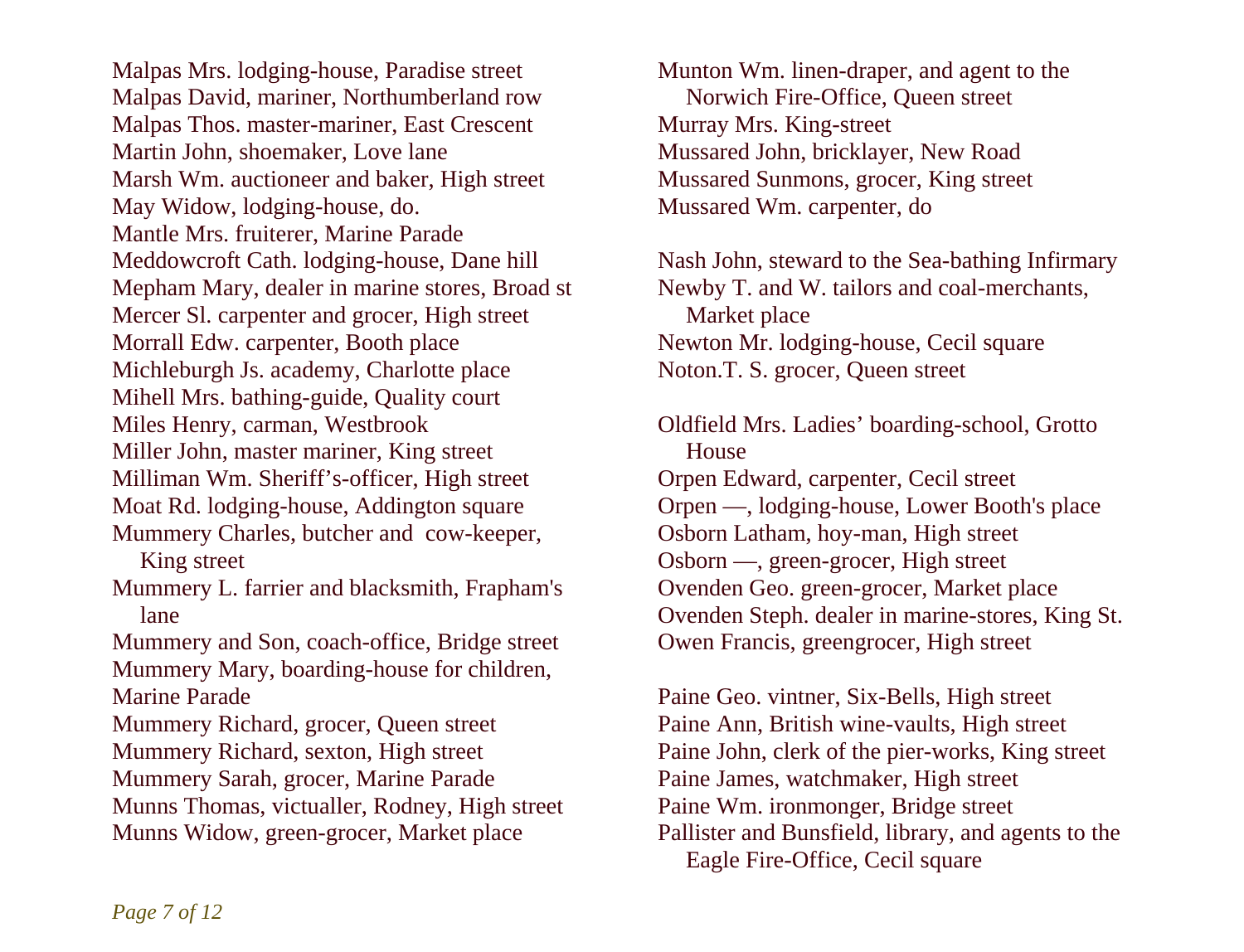Palmer Henry, watchmaker, High street Palmer Mrs. straw-hat manufacturer, High street Palmer Geo. mariner, East crescent Pardy —, linen-draper, Queen street Parker Robt. green-grocer, Market street Parr Mrs. C. boarding-school for children, Princes street Peacock Dinah, boarding-school for children, Buenos Ayres Peacock James, president-engineer of the pier, King street Peak Mary, lodging-house, Paradise street Peale Benj. lodging-house, Parker's court Peers Thos. wine-merchant, Heneker's row Pegdir Mr. —, High street Pegdir Nich. milkman, Church street Parnell Mrs. ladies boarding-school, Gordon house Penn Geo. butcher, King street Petty Geo. whitesmith, High street Petty Mrs. Charlotte place Pickford Thus. Esq. Market place Pierce John, branch-pilot, Paradise street Philpott George, High street Philpott Steph. lodging-house, Dean Hill Pilcher Edw. miller, Hooper's Hill Pointon Samuel, carpenter, Arlington square Pope John, wine-merchant, and. agent to the British Fire Office, High-street Potter John, earthenware-man, Bloxham's yard

Pound Robt. harbour-master, Speller's court Pound Daniel, master-mariner, Neptune square Prall Mr. day-school, King street Price Mrs. Eliz. Prospect place Pridham John, hair-dresser, Bank-side Prosser Miss, milliner, Cecil street

Quested Rich. lodging-house, Church street Questioned Rich, cooper, High street

Rammele Gibon, farmer Read James, George-Inn, and Ramsgate carrier, King street Read Wm. Paradise street Read Sarah, grocer, Love lane Rite John, sadler, High street Reynolds John, branch-pilot, Dane hill Reynolds Isaac, master-mariner, Cold harbour Richardson Mr. Sail, Church square Righton Samuel, farmer Robason James, tallow chandler, Bank-side Robinson Miss, Austin row Roffway John, baker, Church Abby Rogers Wm. shoemaker, High street Roff —, fishmonger, Market street Roff Wm. gun-smith, Marine parade Rowe J. and A. linen-drapers, High street Row Isaac, farmer, Kent row Rowe John, vintner, King's-Head Tap, High st Rowe T. S. plumber and painter, Bridge street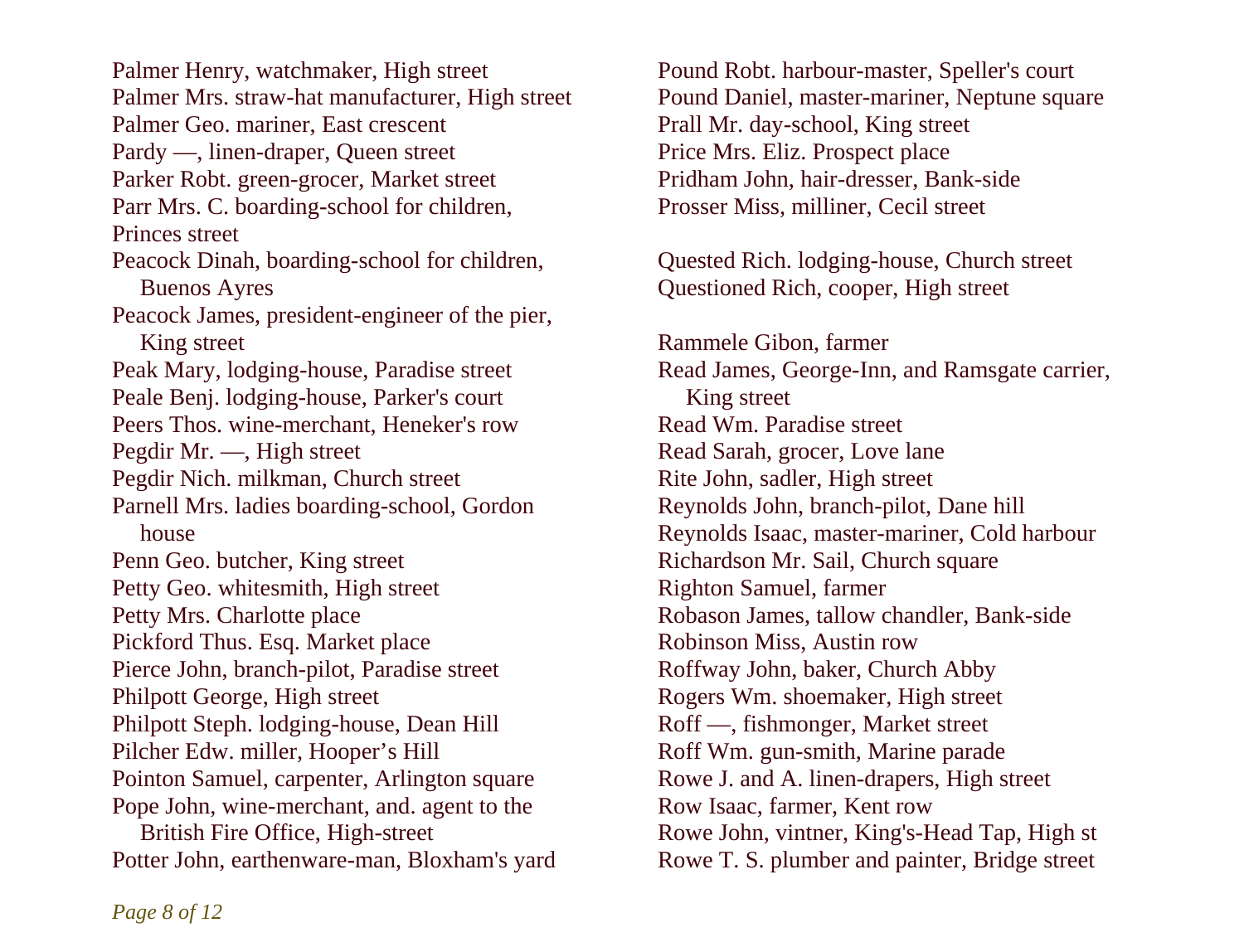Rowe Wm. fishmonger, Market place Rudd Rich, shoemaker, High street

Sackett Mr. A. Prospect place Sackett John, agent to the Globe Fire-Office, Austin House Saffery H. music-master, St. John's street Salter J. C. surgeon, Buenos Ayres Salter Robt. grocer, Market place Sanducle J. master-mariner, Bank-side Saukins and Derring, solicitors, Cecil square Sayer Mrs. baker, High street Sayer Mary, milliner, High street Seek Mrs. lodging-house, Church Fields place Selby John, lodging-house, High street Severin Mrs. lodging-house, Booth's place Sharp Mrs. bathing-guide, Quality court Silver Martha, druggist, High street Silver John, surgeon, Cecil street Silver Samuel, agent to the Royal Exchange Fire-Office, Northumberland place

Simmons Val. plumber and painter, High street Simmons Wm. coast-waiter, Market place Simmons Wm. hair-dresser, High street Simons Levi, cloths-warehouse, Market place Sinnock Henry, broker, Cranbourn alley Sinnock Wm. carpenter and draper. Market pl. Sladmar Thos. basket-maker, High street Slater and Son, surgeons, High street Slater John, Esq. Cecil square

Slater Misses, Market place Smith Mr. Matthew, Hawley square Smith Francis, farmer, Vincent Solly Henry, block-maker, East Crescent Solly John, shipwright, Cold Harbour Solly John, jun. shipwright, Parade Spratt Joseph, toy and rag-shop, High street Squeir James, victualler, Ship, Bank-side Staines Mr. Rich. Shortendane Staines Mrs. farmer, Dandelion Staner Geo. baker, High street Stannard Samuel, Shakespear Hotel, Hawley sq. Stannard William, victualler, Foy-Boat, Cold, Harbour Stevens Mr. Thomas, Crescent place Stevens James, master-mariner, East crescent Steed Mrs. laundress, King street Smith Mrs. Church Field place Stocker Mrs. St. John's place Stokes Thos. lodging-house, High street Stokes Rich, gardener and mangler, Belton court Stone Martha, sadler, High street Stranack Mrs. lodging-house, Church square Stranack John, victualler, Hoy, Bank-side Stranack Henry, master-mariner, Fountain yard Stranack Jeremiah, Lord Warden's officer, Fort place Strevens Wm. tailor, Bank-side Surflen A. and E. poulterers, Heneker's row Surflen Mrs. boarding-house, Cecil square

*Page 9 of 12*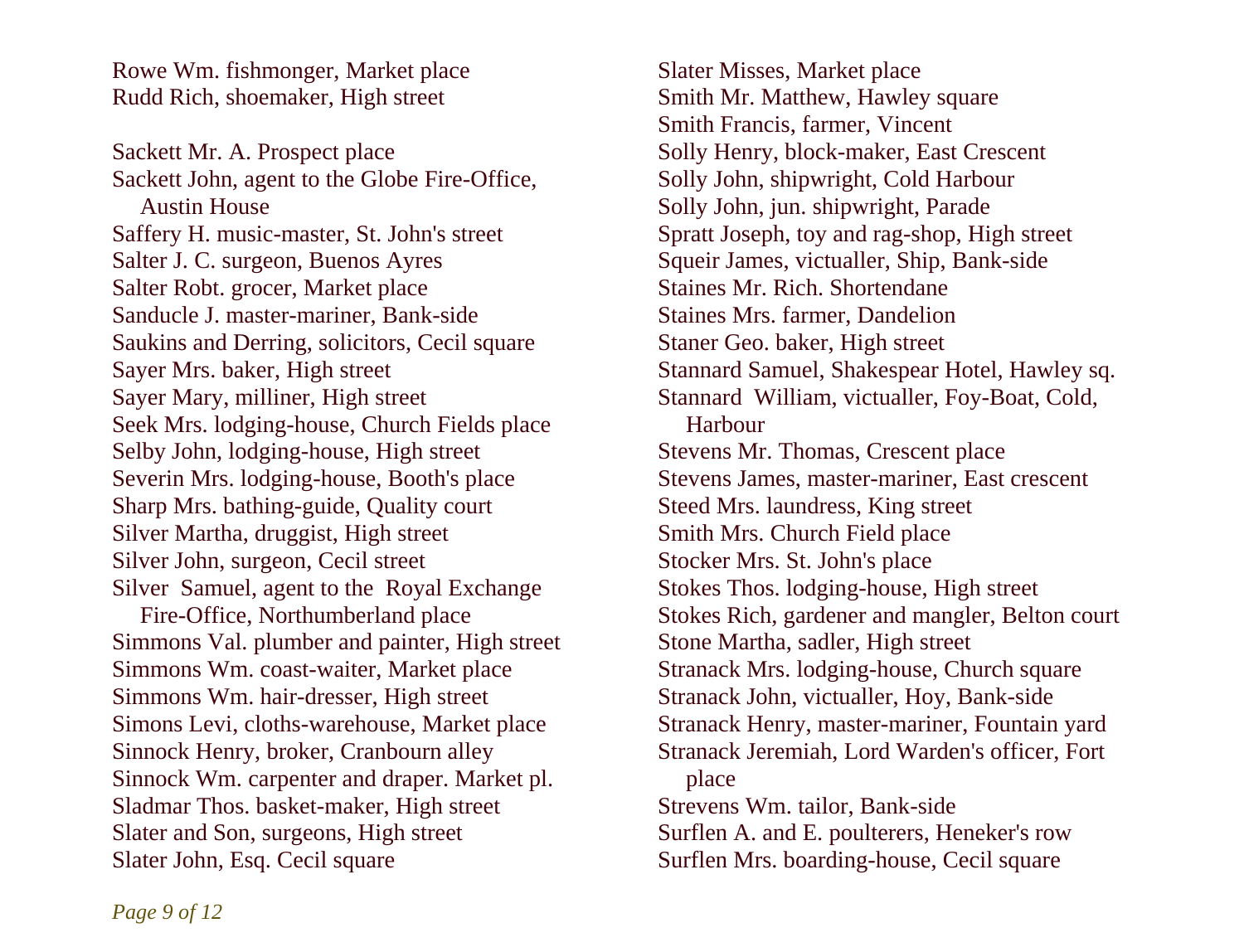Surman Peter, lodging-house, Hawley square Sutton Wm. tailor and straw-hat manufactory, Queen street Swinford Daniel, hoyman, Lombard street Swinford David, Hawley square

Taddy Edw. farmer, Dane Taddy Roger, Dane hill Taylor T. and W. millinery warehouse, Cecil square Taylor W. tailor and straw-hat manufactory, Queen street Telfair Mr. C. Prospect place Thyne S. baker, Cranbourn alley Titcombe E. stationer, &c. Bedford row Tomlin John, farmer, North Down Tomlin Robt. farmer, North Down Tournay Widow, mangler, High street Tresilian Mrs. E. D. High street Tring John, butcher, Market place Tring Mrs. lodging-house, Northumberland row Troward Mrs. High street Truss Mrs. S. Marine parade Troyman Mr. Rich. Church square

Valder Mr. Daniel, High street

Waghorn Daniel, master-mariner, Castile court Wake Rev. W. Hawley square Walker Thomas, Esq. Hawley square

Walton Jos. Esq. Church Fields place Walton Martha, children's boarding-house, Speller's court Walton Thos. eating-house, Market street Waterhouse John, baker, Hawley square Watler Thomas, lodging-house, High street Watson Robt. hair-dresser, High street Watson John, baker, Bridge street Watson Geo. baker. Bank-side Weihbert J. E. music-master, Dane hill Webb Mrs. boarding-house, Garden row Webster Mr. James, Cottage of Retreat Wells Mr. W. manager, theatre-royal, Vine **Cottage** Wells John, grocer, High street Wells Sladden, farmer, North Down Wells Robt. farmer, North Down Wellard Eliz. lodging-house, Garden row Welch Mrs. King street Wetherilt John, broker, Charlotte place White Edw. branch-pilot, Fort White Edw. jun. carpenter, Terrace Whitehead S. Esq. Hawley square Wilcox Mrs. preparatory-school, Addington sq. Wiles Rich, bricklayer, Cecil street Williams —, green-grocer, Bedford row Winch Charles, bricklayer, Marine parade Winter Geo. and Co. coal-merchants, Hawley-sq. Withelden Geo. stationer, and agent to the Atlas Fire Office

*Page 10 of 12*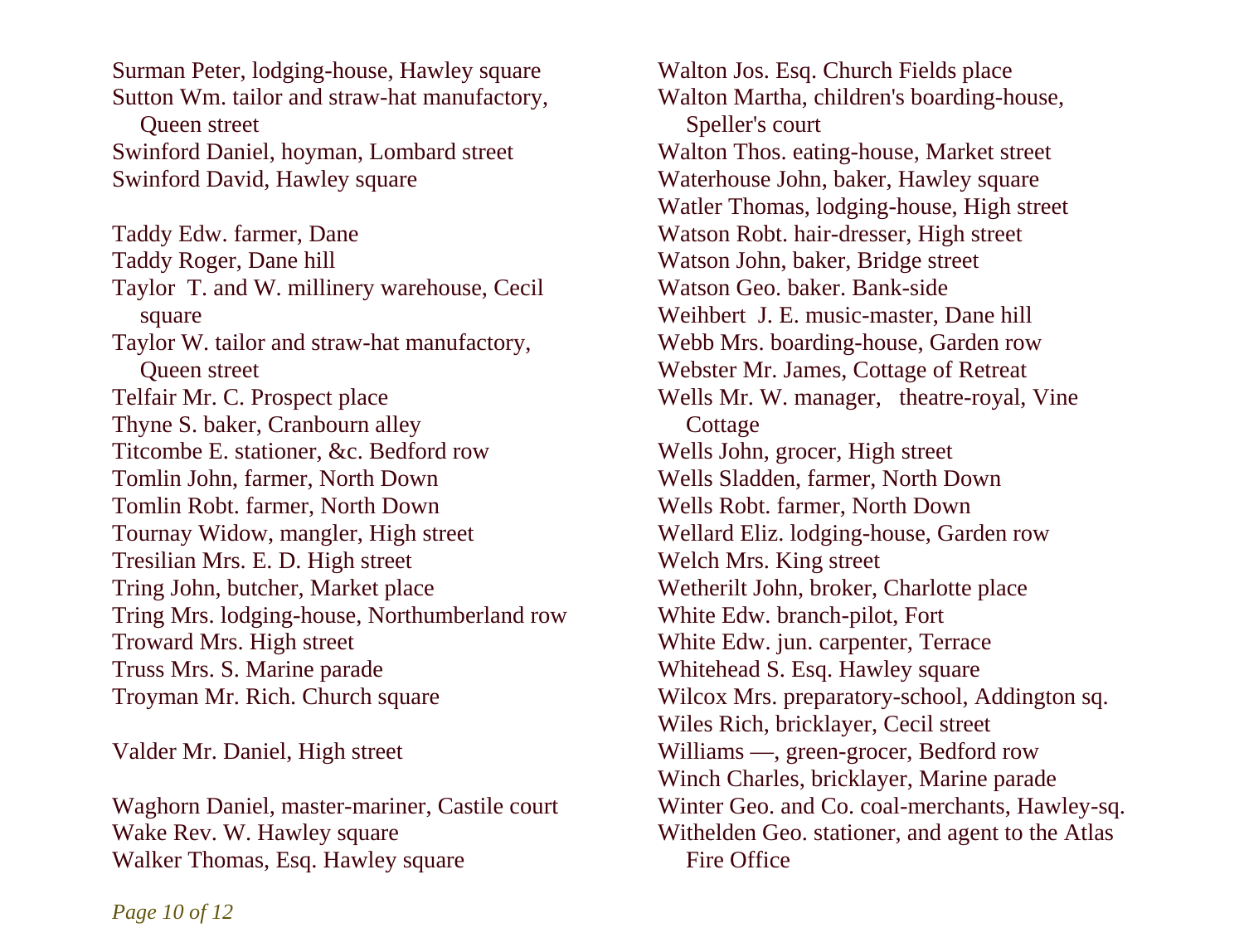Womersley Henry, upholsterer and ironmonger, High street Wood Robt. grocer, High street Wood Sacket, farmer, Hartsdown Wood Thomas, lodging-house, High street

#### **BANKERS.**

Cobb and Son, 5 gs. Garrett and Co.

# **HOTELS & INNS.**

Royal Hotel, James Howe, Cecil square York Hotel, James Wright, Marine parade Shakespear Hotel, Samuel Stannard, Hawley sq. White-Hart, Thomas Edwards, Marine parade Fountain, Samuel Brauy, Bridge street Duke's-Head, Eliz. Adams, Bank side King's-Head, A. Crickett, High street George, James Read, King street

POST-OFFICE—James Hall

# **LONDON COACHES,**

Mercury, every morning, at 7, from Mummery and Son's office, and the Royal hotel, to the George and Blue Boar, Holborn. Telegraph, every morning, at 7, from Kirby's office, and the York hotel, to the White Horse, Fetter lane. A Woodcock T. G. tide-Surveyor, Vine hill Woodward J. T. linen-draper, Lombard street Wootton John, town-crier, Love lane Wotton Margaret, milliner, Marine parade Wright James, York-Hotel, Marine parade

Post Coach, every morning, at 7, from Nicholson and Gruby's office, and the George Inn, to the Blossoms, Laurenee lane. A Mail Coach to Canterbury, every evening, at  $\frac{1}{2}$  past 4, from Kirby's office, the York hotel, and Duke's Head. Coaches to Sandwich, Deal, and Dover, from Mummery and Son's and Kirby's offices, every morning at 8, and afternoon at 3.

The above run daily during the season.

Also Coaches daily, every evening at 4, from Mummery and Son's and Kirby's offices, to Canterbury, to meet the London Coaches at that place. Stages from the above offices to Ramsgate and Broadstairs, during the season, several times a day.

## **CARRIERS.**

To Ramsgate twice a day, to Dover daily, and to Canterbury twice a week

*Page 11 of 12*